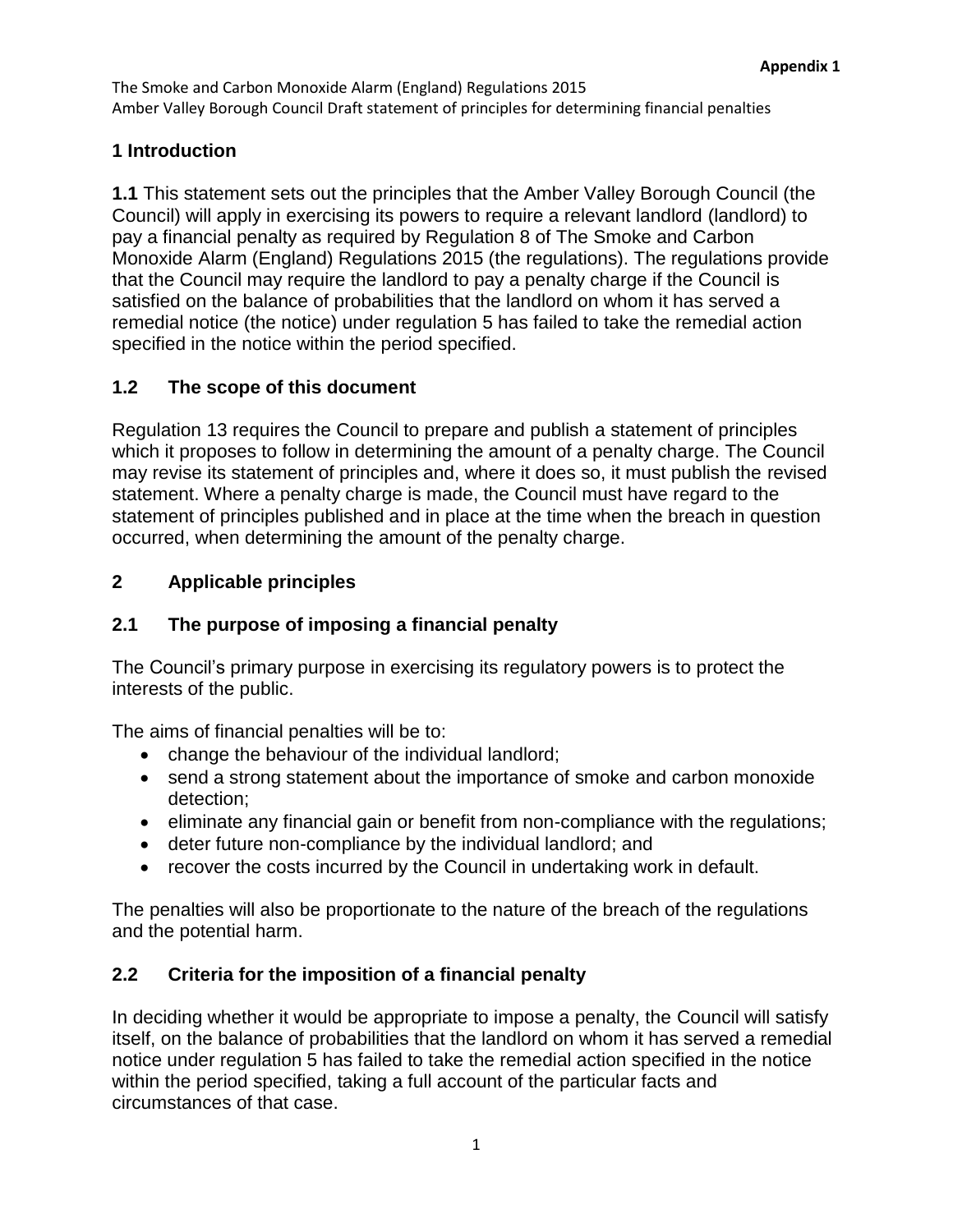The Smoke and Carbon Monoxide Alarm (England) Regulations 2015 Amber Valley Borough Council Draft statement of principles for determining financial penalties

#### **2.3 Criteria for determining the Level of financial penalty.**

Under regulation 8(2) it is specified that the amount of the penalty charge must not exceed £5,000. The penalty charge comprises two parts, a punitive element for failure to comply with the absolute requirement to comply with a remedial notice (subject to any representation made by a landlord to the Council) and a cost element relating to the works carried out by the Council.

- The punitive element of a penalty charge in respect of a **first offence** will be **£2,500**.
- The punitive element of a penalty charge in respect of **subsequent** offences will be **£5,000 (per offence)**.

The cost element of a penalty charge, relating to the works carried out by the Council, will be determined from the actual costs incurred by the Council.

The period within which the penalty charge is payable is 30 days beginning with the day on which the penalty charge notice is served.

If a landlord pays the penalty charge within14 days beginning with the day on which the penalty charge notice was served, the Council will reduce the charge by 50%.

The Council may also exercise discretion where the landlord gives written notice to the Council that the landlord wishes the Council to review the penalty charge notice. In determining such a request the Council will take full account of the particular facts and circumstances of that case.

#### **2.6 Procedural matters**

The regulations impose a number of procedural steps which must be taken before the Council can impose a financial penalty.

Before imposing a requirement on a landlord to pay a penalty charge the Council must, within a period of six weeks from the point at which it is satisfied that the landlord has failed to comply with the requirements of the remedial notice, serve a penalty charge notice setting-out**:**

- the reasons for imposing the penalty charge;
- the premises to which the penalty charge relates;
- the number and type of prescribed alarms (if any) installed at the premises;
- the amount of the penalty charge;
- the landlord's obligation to pay that penalty charge or to give written notice of a request to review the penalty charge;